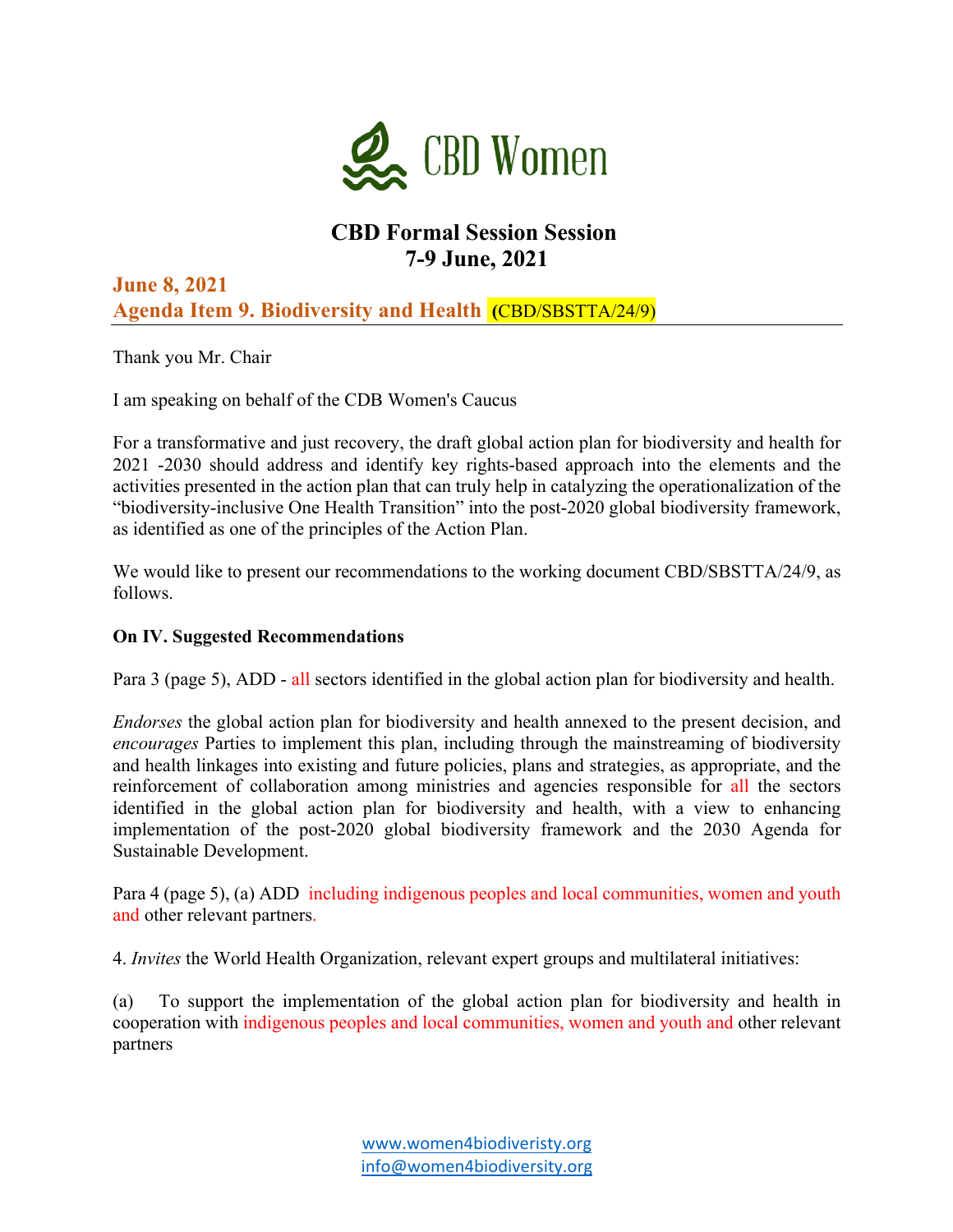

# **CBD Formal Session Session 7-9 June, 2021**

**June 8, 2021 Agenda Item 9. Biodiversity and Health (**CBD/SBSTTA/24/9)

We welcome the acknowledgement of a rights based approach and considerations of gender approaches into the action plan in the **Annex, however it is not adequately addressed. To save time, we are putting forward a few of our main recommendations.**

### **Section IV: STRATEGIC OBJECTIVES AND RATIONALE OF THE ACTION PLAN**

Para 16, (c) ADD - "nature-based solutions with 'ecosystem based approaches" to align with the principles of the action plan set in the following Section V.

16. The implementation of the aforementioned strategic *operational objectives* will enable and be reinforced by the following strategic *supporting objectives*:

To support capacity-building and ensure allocation of predictable and sustainable funding to policies and programmes promoting biodiversity and health linkages and One Health approaches, with investments aiming to reverse unsustainable anthropogenic consumption and exploitation patterns and promote nature-based solutions with ecosystem based approaches.

### **V. PRINCIPLES OF THE ACTION PLAN**

ADD NEW (g) Social justice and gender equality.

This is one of the guiding principles as identified in CBD/SBSTTA/21/9. We welcome the principle of a rights based approach, but as we still see a lack of gender-responsive elements and actions, hence we want to encourage Parties to retain this principle in the Action Plan.

### **VI. KEY ELEMENTS OF THE ACTION PLAN**

#### **Element 2 : Sector-specific mainstreaming of biodiversity and health linkages (Page 16)**,

#### **Action area 2.1. Mainstream biodiversity and health linkages through specific sectoral policies**

Action Area 2.1, only two sectors have been prioritised (infrastructure (2.1.1) and food systems (2.1.2). There is **no entrypoint in addressing energy and mining sectors** considering their direct impacts on biodiversity and health. This needs to be included in the action plan recognising the associated conflict that may arise, including gender based violence besides others.

We recommend addressing that in NEW 2.1.3 (Energy) and 2.1.4 (Mining)